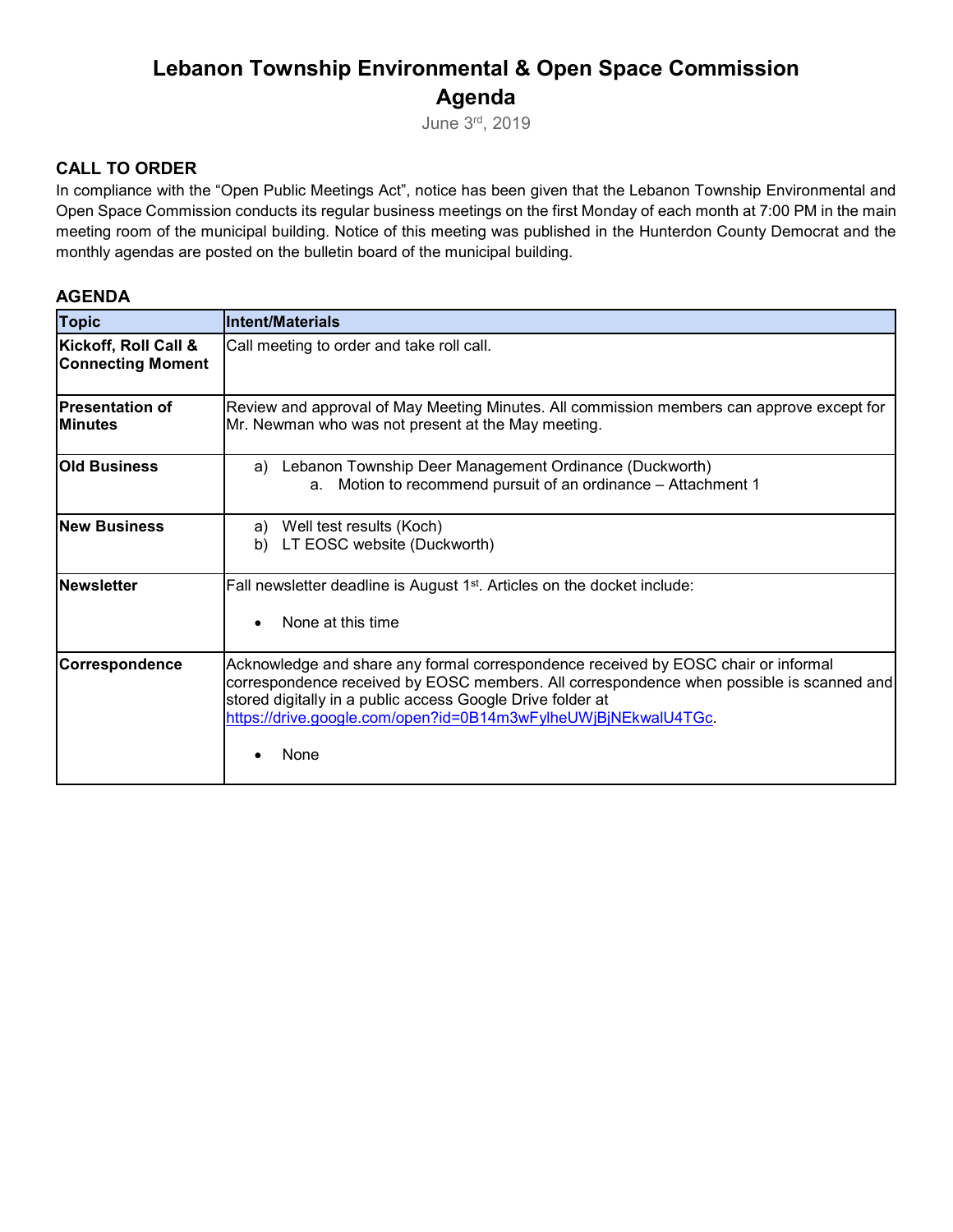# **Lebanon Township Environmental & Open Space Commission Minutes**

June 3rd, 2019

# **ROLL CALL**

| <b>EOSC Member</b>      | <b>Role</b>                      | <b>Attendance</b> |
|-------------------------|----------------------------------|-------------------|
| Adam Duckworth          | Chairman, Planning Board Liaison | X                 |
| <b>Sharon Petzinger</b> | Member                           | <b>No</b>         |
| <b>Warren Newman</b>    | Member                           | Χ                 |
| Erik Jan Henriksen      | Member                           | Χ                 |
| Nancy Lawler            | Member                           |                   |
| <b>Sharon Hardy</b>     | Member                           |                   |
| (Vacant)                | Member                           | N/A               |
| Kathy Koch              | Alternate 1                      | X                 |
| <b>Marty Collett</b>    | Alternate 2                      | <b>No</b>         |

### **MEETING MINUTES**

| <b>Topic</b>                                     | Intent/Materials                                                                                                                                                                                                                                                                                                                                                                                      |
|--------------------------------------------------|-------------------------------------------------------------------------------------------------------------------------------------------------------------------------------------------------------------------------------------------------------------------------------------------------------------------------------------------------------------------------------------------------------|
| Kickoff, Roll Call &<br><b>Connecting Moment</b> | Call meeting to order and take roll call.<br><b>Minutes:</b> Mr. Duckworth called the meeting to order at 7:03 pm. In addition to the EOSC<br>members noted above. Mike Chen, Mayor Schmidt and Committeeman Laul were in attendance.                                                                                                                                                                 |
| <b>Presentation of</b><br><b>Minutes</b>         | Review and approval of May Meeting Minutes. All commission members can approve except for<br>Mr. Newman who was not present at the May meeting.<br>Minutes: Mr. Duckworth asked if anyone had any comments on the proposed meeting minutes<br>from May. There were none. A motion was made by Mr. Henriksen, seconded by Ms. Lawler and                                                               |
|                                                  | unanimously approved.                                                                                                                                                                                                                                                                                                                                                                                 |
| <b>Old Business</b>                              | b) Lebanon Township Deer Management Ordinance (Duckworth)<br>a. Motion to recommend pursuit of an ordinance - Attachment 1<br>Minutes: Mr. Duckworth refreshed the team on the discussions from previous meetings<br>regarding a Township deer management ordinance. There is an intent to support the introduction<br>of a deer management (aka. hunting) ordinance on Township-owned open space. He |
|                                                  | summarized previous feedback on a model ordinance from Tewksbury Township (see<br>Attachment 1) and developed a proposed motion to demonstrate support from the EOSC. The<br>next step would be for Committeeman Laul to discuss this with the police department.                                                                                                                                     |
|                                                  | Mr. Duckworth asked if there was any feedback on the proposed motion. The team agreed that it<br>reflects previous discussions and input. The motion was made by Ms. Lawler, seconded by Ms.<br>Hardy and unanimously approved with Ms. Koch abstaining.                                                                                                                                              |
|                                                  | Mr. Chen stated that he has identified additional insurance options that look to be cheaper than<br>the previous group option discussed. This suggests there are multiple options that are<br>reasonably priced, and we can dig into this more deeply when it is time to review the options in<br>detail.                                                                                             |
|                                                  | Mr. Duckworth stated he did discuss the intent of establishing a deer management ordinance<br>with NJ Water Supply Authority (NJWSA) with whom we co-own much of the Township open<br>space. He displayed an email chain from Nick Zamlachenko, Asssistant Watershed Protection<br>Specialist from NJWSA. Nick is very supportive of implementing the program and some of the                         |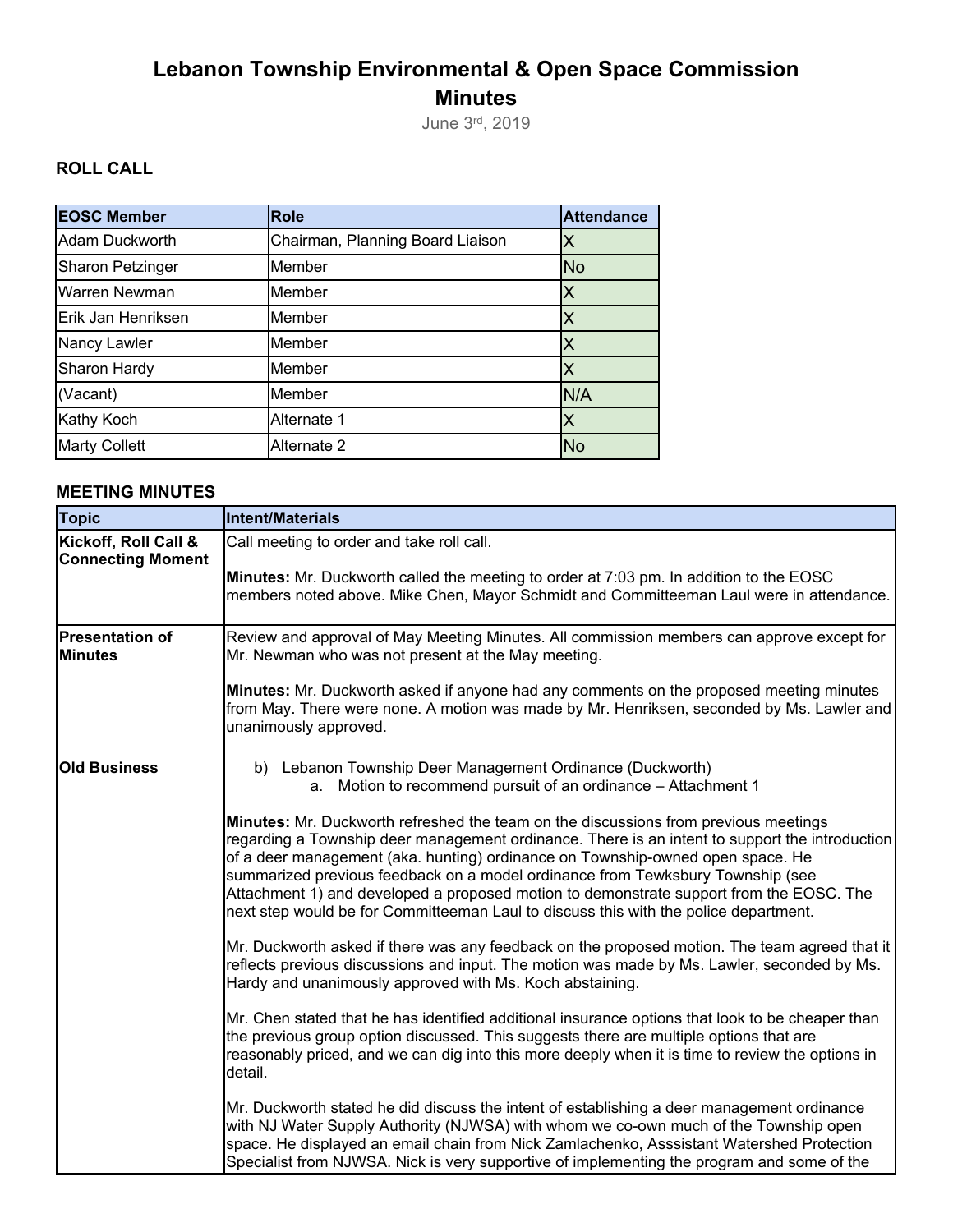| <b>Topic</b>        | Intent/Materials                                                                                                                                                                                                                                                                                                                                                                                                                                                                                                                  |
|---------------------|-----------------------------------------------------------------------------------------------------------------------------------------------------------------------------------------------------------------------------------------------------------------------------------------------------------------------------------------------------------------------------------------------------------------------------------------------------------------------------------------------------------------------------------|
|                     | specific components of the program that we are seeking to implement. A copy has been<br>attached to these Meeting Minutes for future reference.                                                                                                                                                                                                                                                                                                                                                                                   |
| <b>New Business</b> | Well test results (Koch)<br>$\mathbf{c}$<br>LT EOSC website (Duckworth)<br>d)                                                                                                                                                                                                                                                                                                                                                                                                                                                     |
|                     | Minutes: Mr. Duckworth asked Ms. Koch for a readout on the well testing event. Ms. Koch<br>stated that 65 basic tests were sold along with a lot of ancillary tests. Overall it was a successful<br>event. It was valuable to have Mr. Newman there to answer some of the more scientific<br>questions regarding water quality and well testing. Ms. Koch stated that one of the participants<br>mentioned she was concerned of well water contamination because of a previous situation with<br>the DPW building.                |
|                     | Mr. Newman stated that he did remember there was an event that involved the DPW building but<br>was unsure of the current state. He said he thought monitoring wells had been installed at some<br>point. He took the action to follow up on it. Mr. Chen stated that he thought Quest was involved.<br>Committeeman Laul and Mayor Schmidt will ask Clerk Sandorse if there is any information on<br>file.                                                                                                                       |
|                     | Mr. Newman mentioned that there was feedback from one participant who had very high levels<br>of radon. A discussion on the risk and mechanism of radon exposure ensued. Ms. Koch stated<br>that some participants had a problem with the radon test kit whereas participants were instructed<br>to freeze the freezer pack before sampling, but some froze it after. This feedback has already<br>been passed on to RHA.                                                                                                         |
|                     | Mr. Duckworth stated in the interest of time, we would bump the website discussion to a future<br>meeting.                                                                                                                                                                                                                                                                                                                                                                                                                        |
| Newsletter          | Fall newsletter deadline is August 1 <sup>st</sup> . Articles on the docket include:<br>None at this time                                                                                                                                                                                                                                                                                                                                                                                                                         |
| Correspondence      | Acknowledge and share any formal correspondence received by EOSC chair or informal<br>correspondence received by EOSC members. All correspondence when possible is scanned and<br>stored digitally in a public access Google Drive folder at<br>https://drive.google.com/open?id=0B14m3wFylheUWjBjNEkwalU4TGc.                                                                                                                                                                                                                    |
|                     | None                                                                                                                                                                                                                                                                                                                                                                                                                                                                                                                              |
|                     | Minutes: Mr. Duckworth stated there was no formal correspondence received. He proceeded to<br>ask each team member if they had any additional topics.                                                                                                                                                                                                                                                                                                                                                                             |
|                     | Mayor Schmidt introduced a preservation opportunity along Little Brook Road near the<br>intersection of Sliker Road. This is a house owned by a religious organization that is not<br>inhabited and is becoming a hazard. There appears to be a wetlands habitat on the property and<br>the house is sinking. There may be additional issues with the property such as illegal<br>improvements and movement of a pond. Mayor Schmidt is concerned about liability issues if we<br>were to take ownership of a property like this. |
|                     | Ms. Lawler suggested to speak with Bill Kibler at RHA, who has legal expertise and might be<br>able to advise on how to understand and limit potential liability. It was also suggested that Mayor<br>Schmidt speak to the Township engineer. After that, it might make sense to pursue a planning<br>grant through the Highlands Council.                                                                                                                                                                                        |
|                     | In regards to the Goracy-Miquin Link, Ms. Hardy stated that Vi is still positive on the transaction<br>and Guy is going to reach out to her to get the paperwork going.                                                                                                                                                                                                                                                                                                                                                           |
|                     | Mr. Duckworth asked for a motion to close the meeting at 8:35 pm. The motion was made by Ms.<br>Koch, seconded by Mr. Newman and unanimously approved.                                                                                                                                                                                                                                                                                                                                                                            |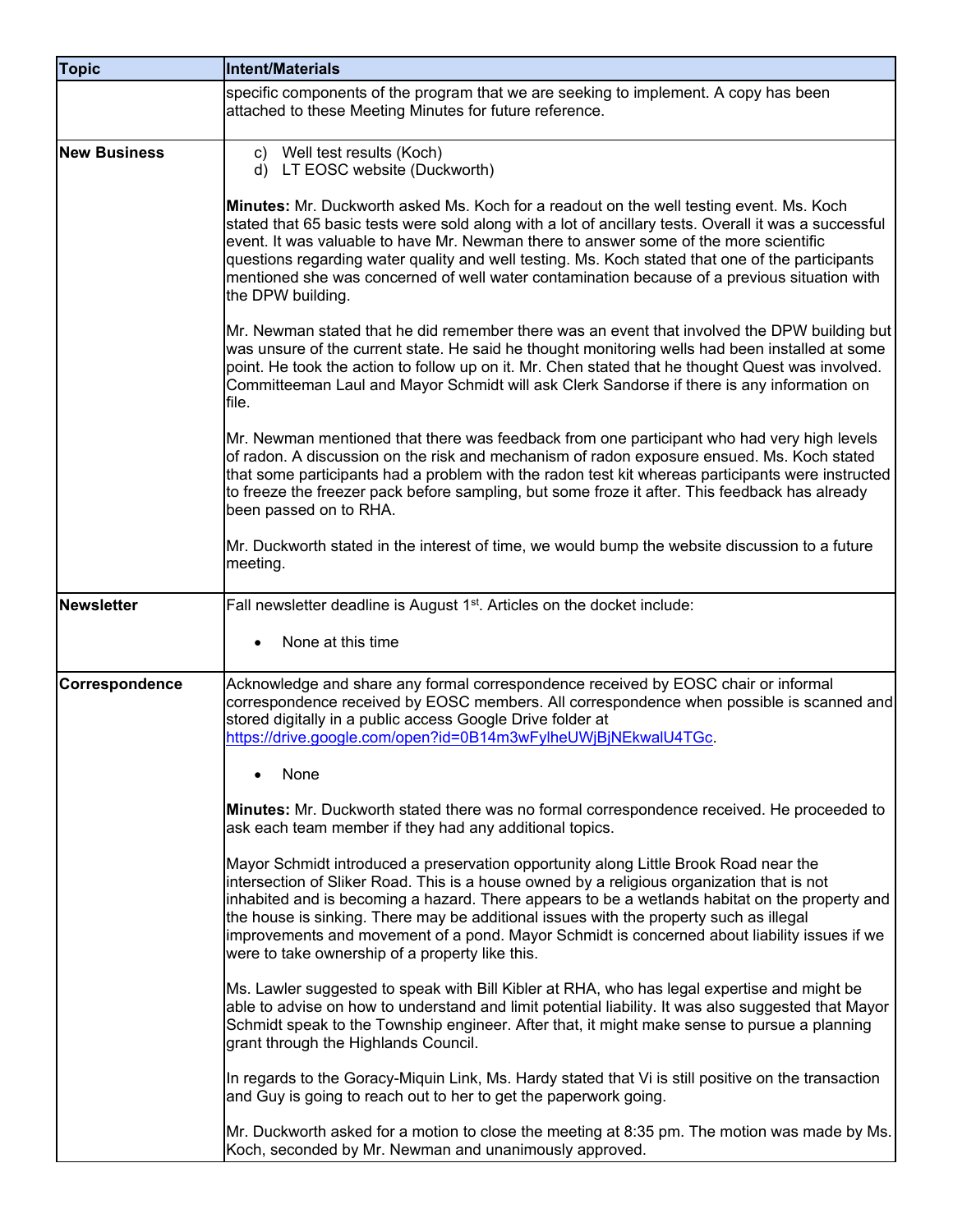| <b>Topic</b> | <b>'ent/Materials</b> |
|--------------|-----------------------|
|              |                       |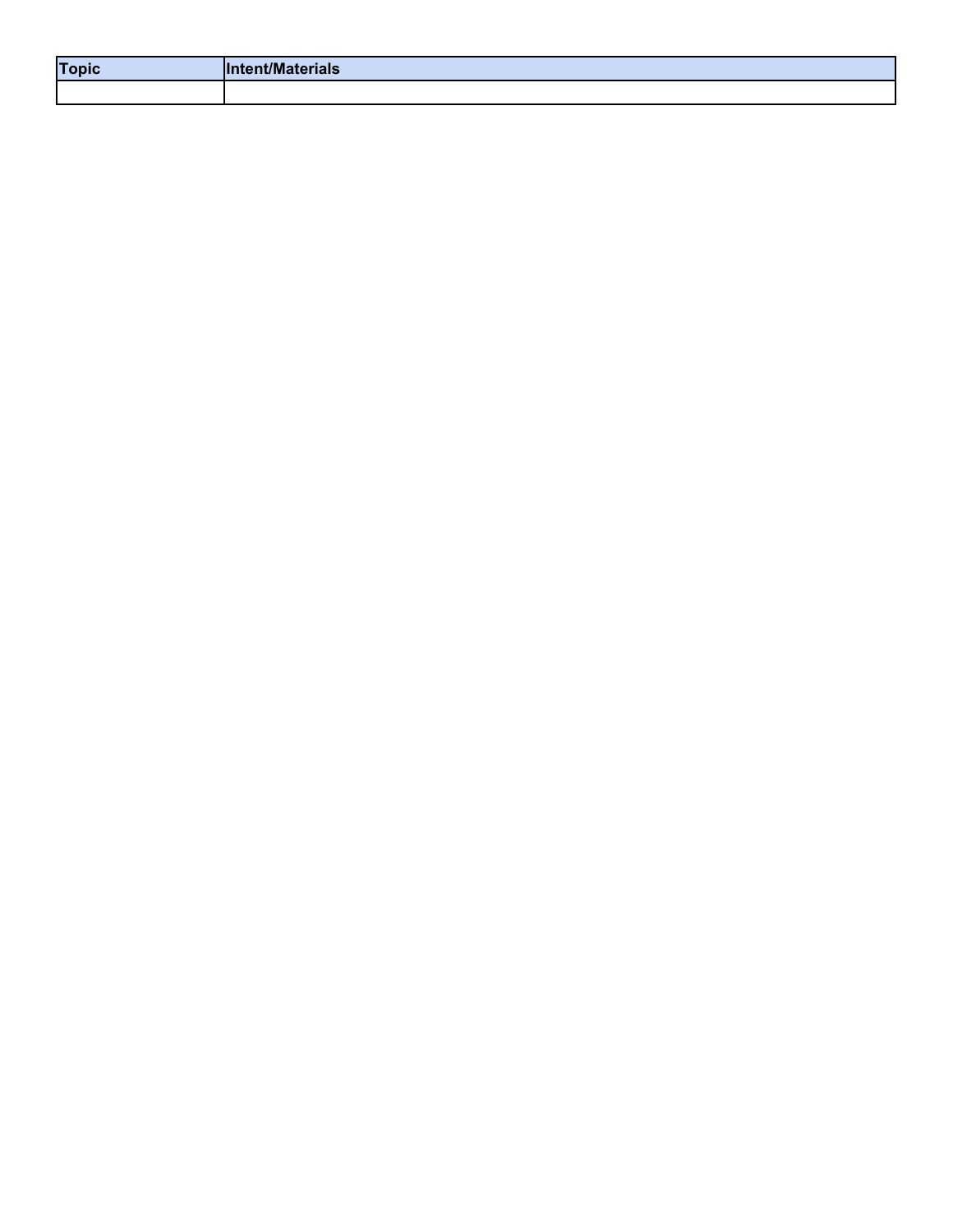Attachment 1 Draft motion in support of a Township deer management ordinance.

> *Whereas there is an overpopulation of deer in Lebanon Township and this hinders habitat management and native plant restoration initiatives, and*

*Whereas deer hunting is a popular passive recreation activity for many residents in the Township, and*

*Whereas the Township owns approximately 190 acres of open space that is believed to be suitable for a controlled hunting program for 12-20 hunters, and*

*Whereas the co-owner of a portion of that open space, NJ Water Supply Authority (NJWSA), also supports introduction of a controlled hunting program, and*

*Whereas neighboring towns have successfully implemented similar programs.*

*The Lebanon Township Environmental & Open Space Commission (EOSC) makes a motion to support the establishment of a white-tailed deer management ordinance in Lebanon Township modeled on a similar ordinance from Tewksbury Township (attached) with the following modifications:*

- *The hunting program will be limited to bow hunting only; no firearms would be permitted.*
- *Insurance coverage is provided as part of the deer hunting permitting process through an agreement established by the Township with a suitable insurance provider.*
- *Two antlerless deer are required prior to harvesting an antlered deer.*
- *Lebanon Township is notified of all deer harvested as part of this program.*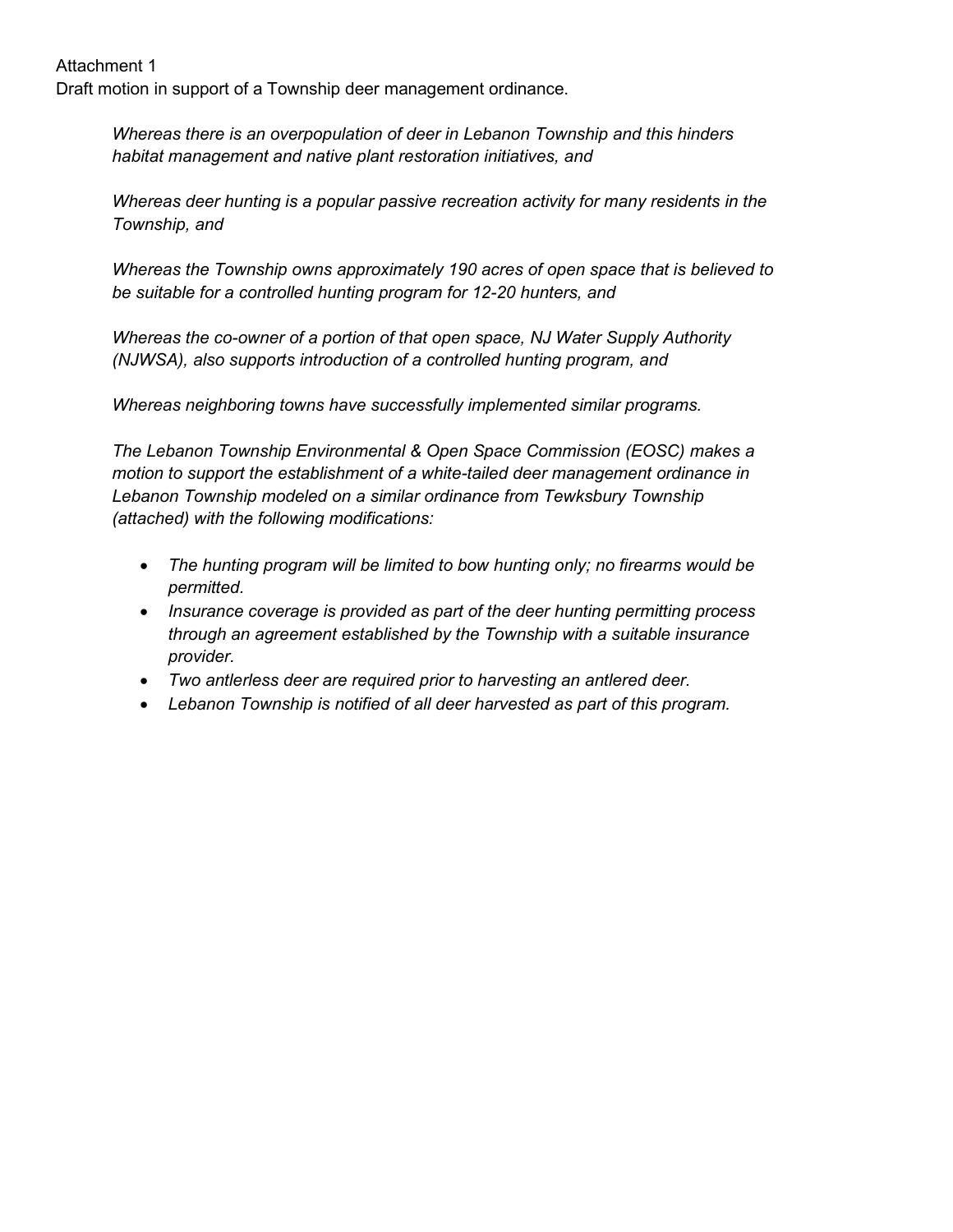#### **ORDINANCE NO. 06-2018 TOWNSHIP OF TEWKSBURY COUNTY OF HUNTERDON STATE OF NEW JERSEY**

#### **AN ORDINANCE AMENDING CHAPTER 12.24, ENTITLED " PARK REGULATIONS," OF THE CODE OF THE TOWNSHIP OF TEWKSBURY**

**BE IT ORDAINED**, by the Township Committee of the Township of Tewksbury, in the County of Hunterdon, and State of New Jersey that Chapter 12.24, entitled "Park Regulations" of the Code of the Township of Tewksbury is hereby amended by adding the following section:

# **12.24.100 – White Tailed Deer Management on Township Park and Open Space Property**

The Hunting, shooting, killing and removal of white-tailed deer shall be allowed solely for the purpose of reducing and managing the Township's deer population and only in accordance with the following provisions, and shall otherwise be prohibited in any Township park or open space.

A. *Permit Required.* No person shall hunt, shoot, kill or remove deer from any park or open space, or carry or possess firearms of any description in which loaded or blank cartridges may be used, or air guns, spring guns, slings or any other form of weapon potentially dangerous to wildlife and human safety, unless that person has first obtained a municipal deer management permit for such activity. The permit shall be displayed on the dashboard of a parked vehicle and a copy carried in the hunting license holder of the individual engaged in deer management. Permittees shall clearly label their hunting stands with the permittees' name and permit number.

B. *Dates and Locations for Hunting.* The number of permits issued each year, the properties for which the permits are issued and the dates on which those properties may be hunted shall be determined annually by resolution of the Township Committee. A press release and/or notice informing the public of said designated dates and locations shall be published on the Township's website and shall be submitted to the official newspaper(s) of Tewksbury Township for publication.

C. *Application Process.* A permit shall be obtained by application to the Tewksbury Township Police Department, which application shall contain the following:

1. The name and address of the applicant.

2. The applicant's date of birth. Applicants must be eighteen (18) years of age or older to be eligible for the municipal deer management permit.

- 3. The applicant's social security number.
- 4. The applicant's license plate number(s).
- 5. A photocopy of applicant's current firearm or bow and arrow hunting license number.

6. A photocopy of any applicable State permits (fall and winter bow, permit shotgun or muzzleloader rifle).

7. A signed certification that the applicant is not prohibited by law from possessing a firearm and has not been convicted of any felonies. Any applicant who is prohibited by law from possessing a firearm or who has been convicted of a felony shall not be eligible for a permit.

8. A release authorizing the Township to conduct a background check for violations of the New Jersey Fish and Game Code, N.J.A.C. 7:25-5 et seq., and for violations of any local regulations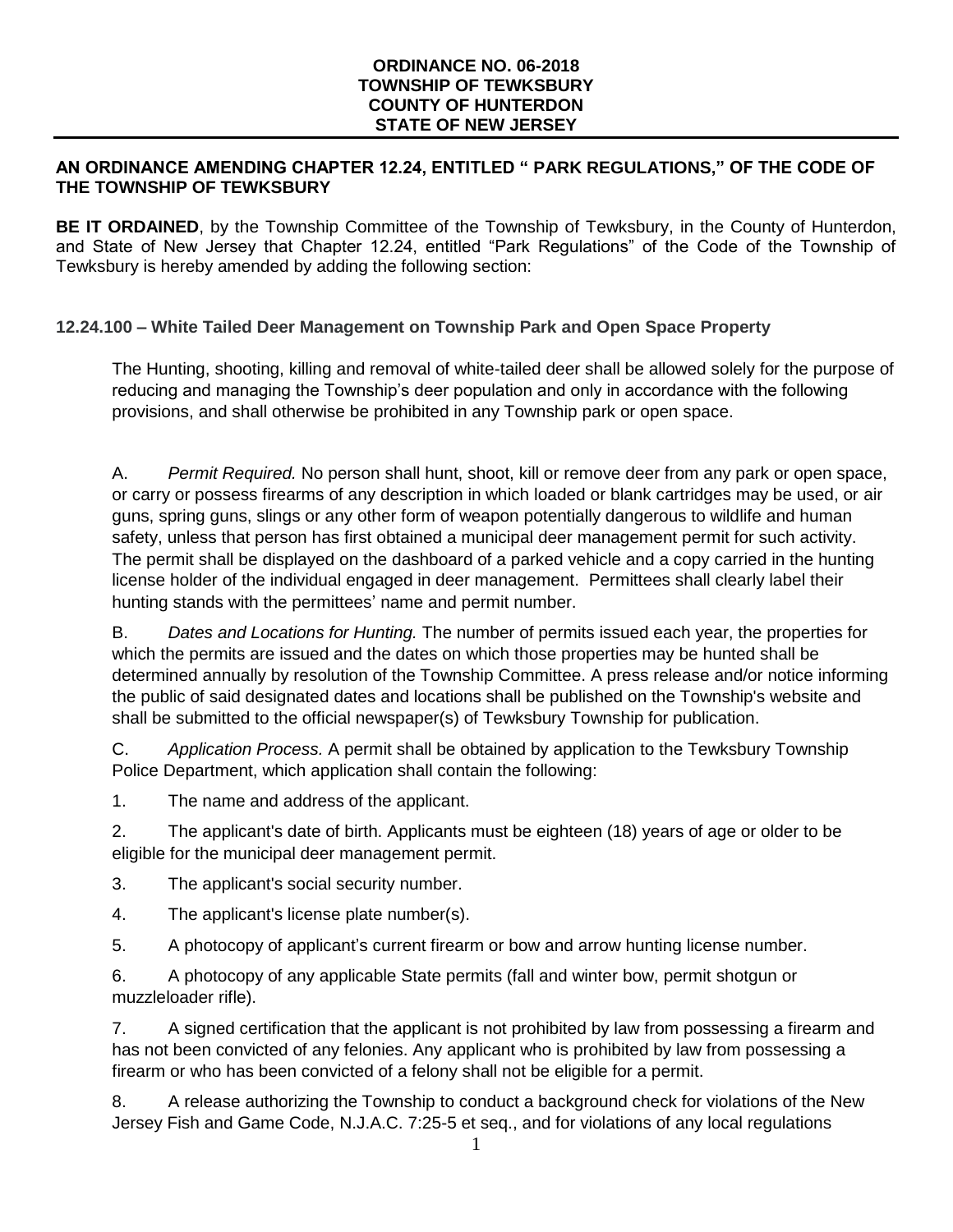pertaining to parks or to hunting. Any applicant who has violated any provision of the Fish and Game Code or violated any local regulation pertaining to parks or to hunting within ten (10) years of the date of the application shall not be eligible for a permit.

9. A copy of a certificate of insurance confirming general liability insurance with coverage with combined single limits for bodily injury and property damage of at least one million (\$1,000,000.00) dollars per single occurrence and one million (\$1,000,000.00) dollars annual aggregate.

10. The property for which a permit is sought.

Applications shall be available at the Tewksbury Township Police Department. Prior to any permits being issued, all applications will be reviewed by the Tewksbury Township Police Department for accuracy of information supplied and for compliance with the requirements set forth herein. All applications must be submitted in person by the applicant.

D. *Eligibility for Permit.* Permits shall be available to any resident of the State of New Jersey and Tewksbury Township employees who are involved in the administration and/or enforcement of this section. Permits shall be issued on a first-come, first-served basis, subject to the following limitations:

1. Upon receipt of a completed application packet by an established deadline, permits shall be issued in the following order:

(a) Township residents and Township employees.

(b) Residents of Washington Township (Morris County), Chester Township (Morris County), Bedminster Township (Somerset County), Readington Township, Clinton Township, Lebanon Township, and Califon Borough.

(c) Residents of Hunterdon County

(d) Residents of the State of New Jersey

2. Permit holders from the previous season who have complied with all state and municipal hunting regulations will have first opportunity to obtain permits for the current hunting season upon receipt of a completed application packet by an established deadline.

E. *Rules and Regulations.* The following rules and regulations shall apply to any permit issued to an individual:

1. Individuals engaged in deer management shall produce a permit on demand to any law enforcement officer, or Township employee.

2. Only deer may be hunted; the hunting, shooting, killing, pursuit or removal of any other wildlife is strictly prohibited.

3. One antlerless deer must be taken prior to the taking of an antlered deer in each applicable season.

4. The permit shall be displayed on the dashboard of a parked vehicle and a copy carried in the hunting license holder of the individual engaged in deer management.

5. No unauthorized motorized vehicles are permitted beyond the designated parking areas.

6. The use and/or construction of permanent tree stands is prohibited. Hunters found using a permanent tree stand will be subject to prosecution whether they built it or not. Only portable stands that do not harm the trees shall be permitted, but are used and left unattended at the user's risk. Only one stand per hunter is permitted. All stands shall be removed no later than fourteen (14) days following the expiration of the permit, hunters who fail to remove their tree stands during this period may be disqualified from the deer management program for two years. Hunters shall label their hunting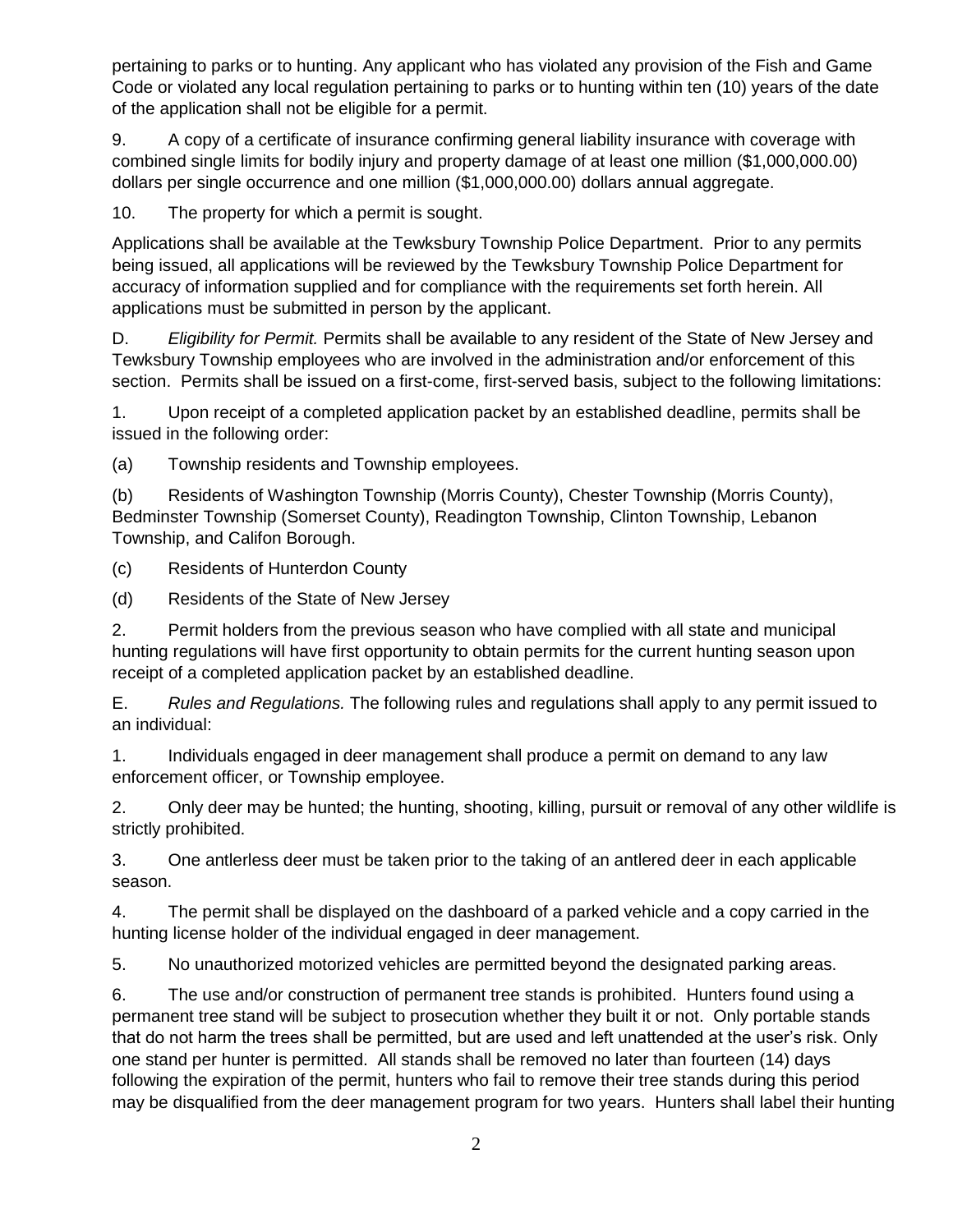stands with the permittees' permit number, so that it is visible from the ground. Hunting stands not labeled will be confiscated by the Township.

7. Baiting with mechanical feeders is prohibited, any mechanical feeders will be confiscated by the Township.

8. All deer must be checked in as prescribed by the New Jersey Division of Fish and Wildlife. Hunters shall provide on their annual harvest questionnaire their State issued harvest and confirmation number(s). A secluded, secure local site for field-dressing shall be used.

9. All permits shall be site-specific and nontransferable. Except as set forth in subsection 10 below, permittees shall be authorized to hunt only the property for which they have been issued a permit and shall be responsible for knowing where they are at all times.

10. Deer drives shall be allowed, subject to the following limitations:

(a) Only hunters that possess a Tewksbury Township Deer Management Permit for the property and/or those that possess a permit for other Tewksbury Township properties may participate in the drive.

(b) No person shall carry a weapon of any kind while driving deer.

11. Vehicles shall be restricted to public roads and designated parking areas.

12. Hunting may begin one-half hour before sunrise and must end one-half hour after sunset.

13. Target practice is strictly prohibited.

14. Use or possession of alcoholic beverages or illegal substances while on the properties is prohibited.

15. Littering is prohibited.

16. All current New Jersey Division of Fish and Wildlife perimeter rules apply: 450 feet for firearm and 150 feet for bow.

17. Discharging a firearm or a bow and arrow from private property to Township property is prohibited. Discharging a firearm or a bow and arrow from Township property to private property is prohibited.

18. Discharging a firearm or a bow and arrow on or across highways, roads or trails is prohibited.

19. Discharging a firearm or a bow and arrow from a motor vehicle is prohibited.

20. Transporting an uncased firearm or bow in a motor vehicle is prohibited.

21. Possessing a loaded firearm in or upon a motor vehicle is considered proof of pursuing or taking of wildlife, and is prohibited.

22. Applicant agrees to abide by any additional rules, regulations and/or restraints set forth by the Township and applicable county or state government.

23. Any applicant who is prohibited by law from possessing a firearm or bow, who has been convicted of a felony or who within three years of the date of application has violated either the New Jersey Division of Fish and Game Code or any local regulation pertaining to parks or to hunting will not be eligible.

24. Possession of a permit does not give hunters permission to cross private property. Hunters are responsible for knowing the boundaries of Township parklands and open spaces open to hunting, as well as safety zones. When tracking a shot deer hunters must receive permission from private property owners prior to tracking the deer across private property.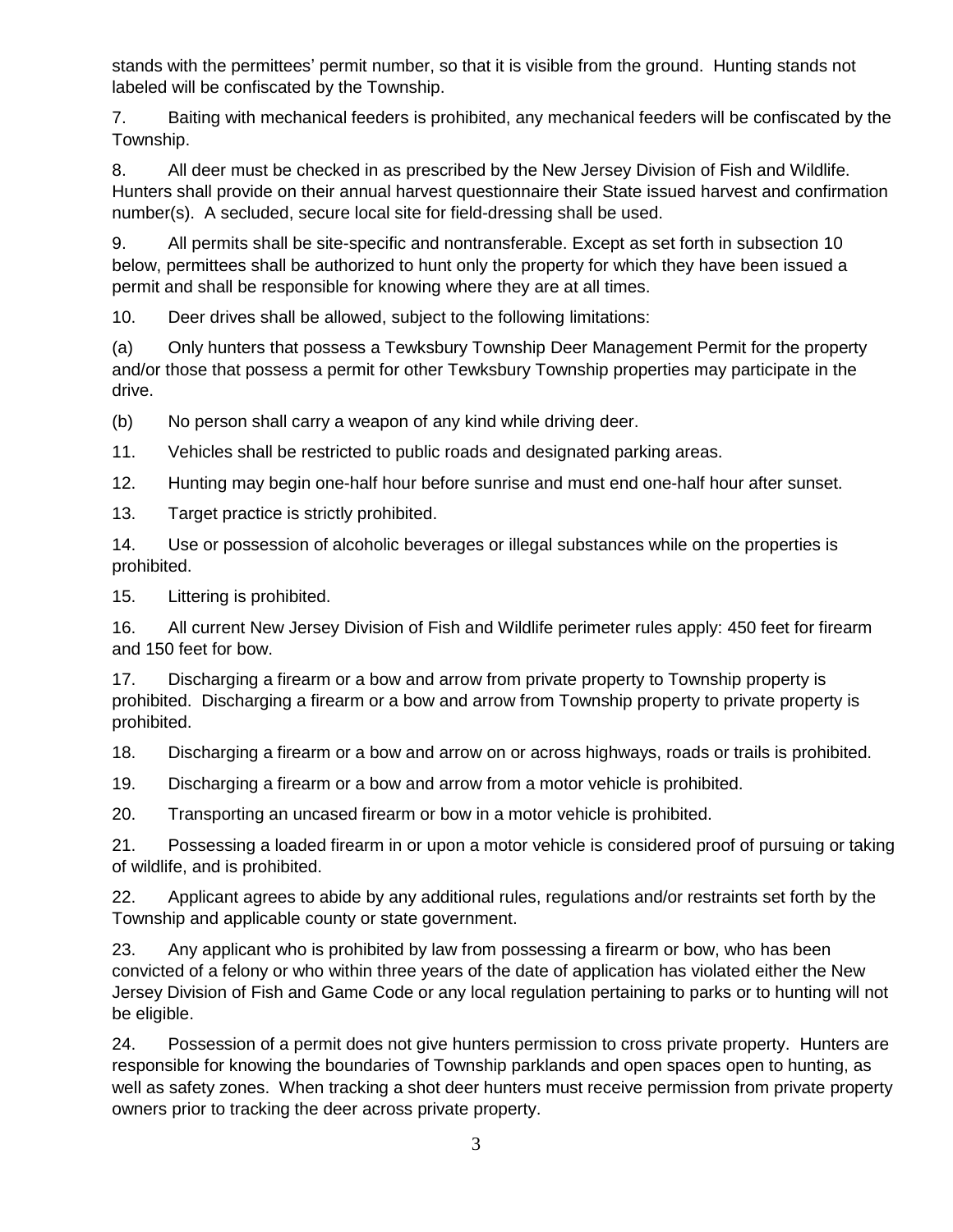25. Hunters in the Deer Management Program who receive a summons for any violation committed on Township parkland or open space, will have their permit revoked for 2 years and will not be able to purchase a permit. Permits will be permanently revoked for a second offense.

26. Hunters must be aware that non-hunting visitors are allowed on park lands and open space open to hunting; non-hunting visitors are encouraged to wear brightly colored clothing. Non-hunting visitors must be treated courteously.

27. The permittee is not allowed to have any non-permitted person with him/her while engaged in active hunting.

28. Hunting is not permitted on Sundays.

29. All season dates and bag limits designated by the State of New Jersey Division of Fish and Wildlife and the Fish and Game Council for deer management zone 8 shall apply.

30. The Township and applicable county and state government have the authority to stop the hunt at any given time.

In addition, any permit issued by the Township to an individual may contain such additional conditions as the Chief of Police of the Township of Tewksbury determines are reasonably required to ensure the safety of Tewksbury's residents, including but not limited to limiting the days and times during which the permittees may hunt thereon and restricting the areas within the parks or open spaces on which the permittees may hunt.

F. *Duration of Permit.* Permits shall be valid only during the applicable State-approved deer hunting seasons, as said dates may be amended from time to time by the New Jersey Division of Fish and Wildlife and the Fish and Game Council.

G. *Permit Fees.* In order to defray increased maintenance, materials, labor and administrative costs incurred by the Township in connection with its deer management program, a permit fee of twenty (\$20.00) dollars is herewith established for Tewksbury residents and Tewksbury employees, and a permit fee of twenty five (\$25.00) dollars is herewith established for all others.

H. *Revocation of Permit.* The Chief of Police of the Township of Tewksbury shall be authorized to revoke a permit issued hereunder at any time if the safety of any persons or the safety of personal property, including that of the Township of Tewksbury, is threatened as a result of the activity authorized by the permit. Violations by any permittee of any applicable State or local rules and regulations pertaining to hunting or use of parkland shall also cause the permit to be revoked. Where such permit has been revoked or where persons or personal property are endangered as set forth above, the Chief of Police is authorized to require that such person or persons leave the park area immediately and take all steps necessary to eliminate the condition which endangers persons or personal property.

I. *Violations and Penalties.* All State and local regulations pertaining to parks and to hunting shall remain in full force and effect and nothing herein shall be construed to abrogate same. Violation of this section, any special condition or any applicable State or local regulation will result in the immediate loss of hunting privileges on the property and will subject the hunter to any applicable penalties.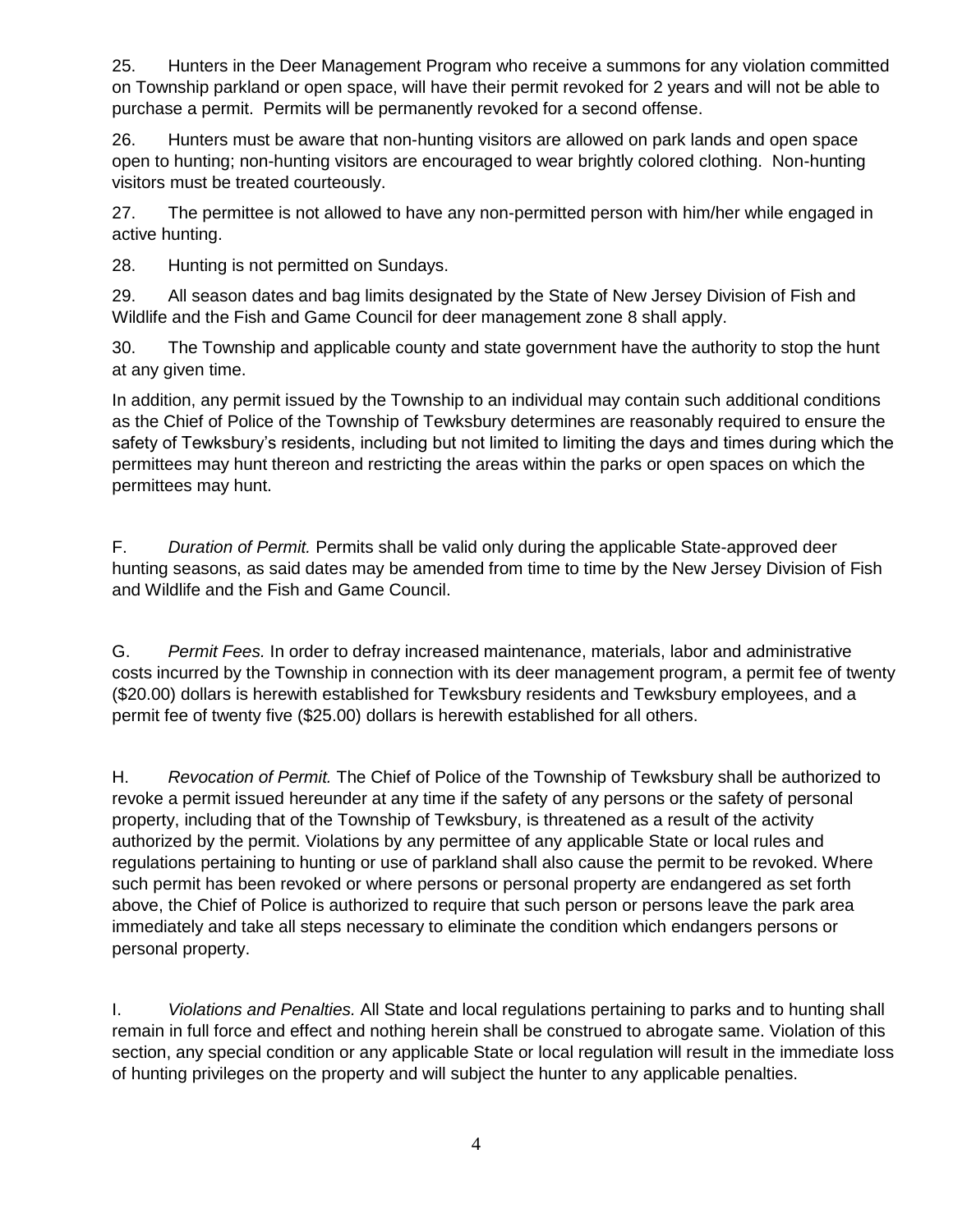J. *Enforcement.* The provisions of this section and provisions of any rules and regulations adopted by the Township Committee shall be enforced by the Police Department of the Township of Tewksbury.

K. *Farmland Depredation.* The provisions set forth above shall in no way interfere with nor take the place of Farmland Depredation Permits or Permits to Kill Wild Deer issued and managed by the New Jersey Division of Fish & Wildlife, and/or the U.S. Fish & Wildlife Service for farmers who lease Township parkland or open space.

**BE IT FURTHER ORDAINED**, that all other sections of Chapter 12.24, entitled "Park Regulations" of the Code of the Township of Tewksbury will remain unchanged:

**BE IT FURTHER ORDAINED** that this Ordinance shall take effect immediately upon final passage and adoption and publication according to law.

\_\_\_\_\_\_\_\_\_\_\_\_\_\_\_\_\_\_\_\_\_ Louis DiMare Mayor

Attest:

\_\_\_\_\_\_\_\_\_\_\_\_\_\_\_\_\_\_\_\_\_ Roberta A. Brassard Administrator/Municipal Clerk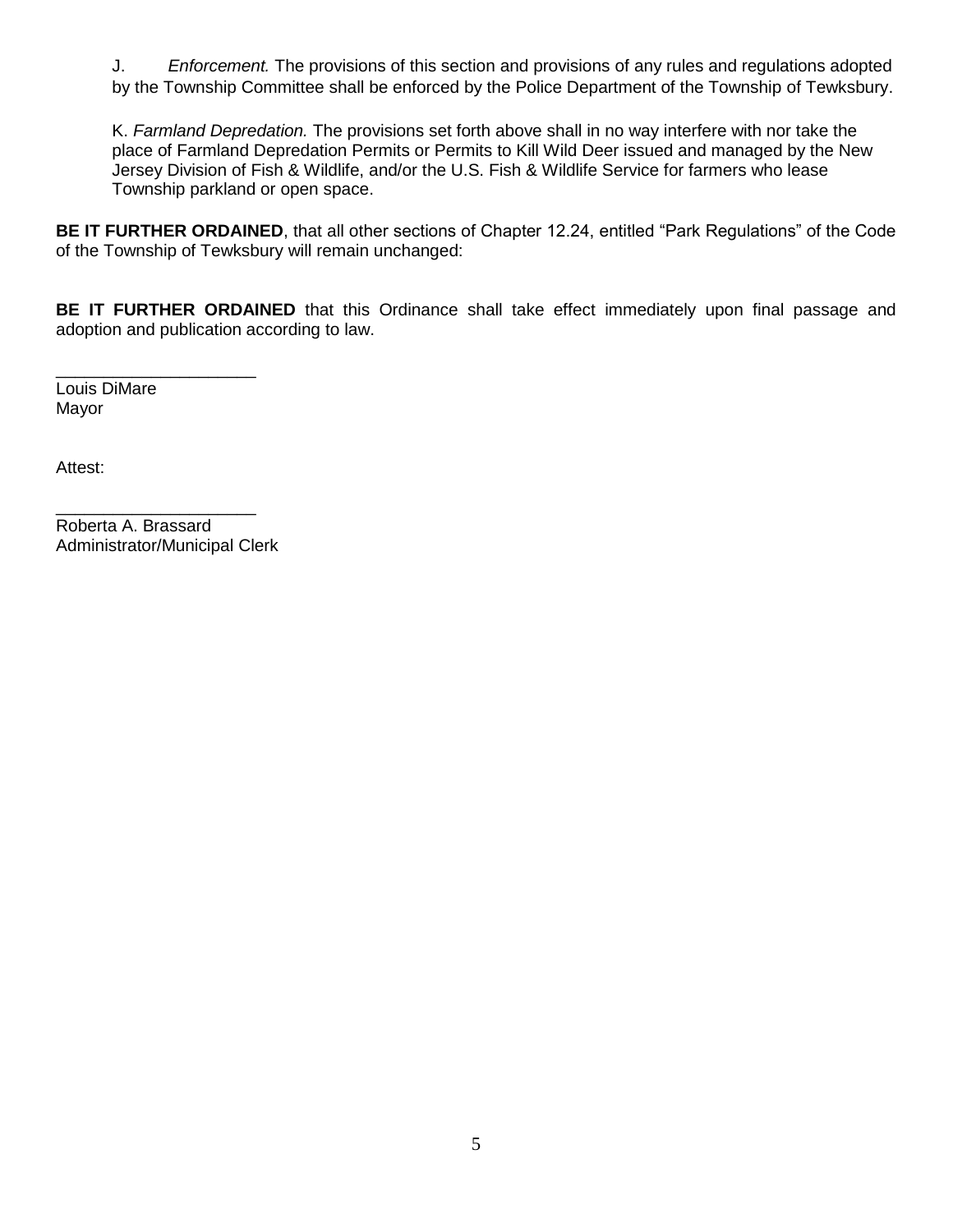## Subject **RE: Controlled Hunting Program on Jointly-Owned Properties**

From Nicholas Zemlachenko <nickz@raritanbasin.org>

To ltenv@lebtwp.net <ltenv@lebtwp.net>

Cc Julie Shelley <jshelley@njwsa.org>

Date 2019-06-03 13:08

#### Adam,

Thanks so much for keeping us in the loop on this developing and exciting program. There are a number of things I really like about the program that you are using as your model in Tewksbury Township's Deer Management Plan, such as focusing on the harvest of antlerless deer. I certainly recommend that on top of following the state hunting regulations and seasons already put in place by the NJ Division of Fish & Wildlife, that you require hunters to take an additional antlerless deer before an antlered deer can be taken. In addition, depending on the size of the property that those successful in obtaining a permit to hunt on receive, and possibly through the completion of a deer density survey, an additional number of antlerless deer could become a requirement to harvest over the course of the hunting season to have first right of refusal of getting the permit for subsequent seasons. You ensure these numbers are met by making sure Lebanon Township is the entity to whom all harvest are reported (you have already listed this as a requirement of the proposed program, which is great) and I suggest you also ask for NJ state deer confirmation numbers along with this report. This number is a unique number given to the hunter by the state of NJ that is directly linked to each individual deer harvest when lawfully reported, and can easily be cross referenced with the NJ Division of Fish & Wildlife for confirmation of accuracy of reporting.

I also very much like the fact that hunting has been limited to archery equipment only (for the time being), as this allows deer to be harvested with very minimal resident disturbance. The safety associated with archery hunting-only, as opposed to allowing firearm hunting as well, makes an already overwhelmingly-safe activity in hunting even safer.

Very interested in hearing how your motion to establish the program goes this evening. I would very much like to continue to be involved in the conversation going forward, and assist in making any other decisions on program specifics the committee would request. Please feel free to reach out anytime.

Best,

Nick Zemlachenko Assistant Watershed Protection Specialist New Jersey Water Supply Authority 1851 Hwy. 31, P.O. Box 5196 Clinton, NJ 08809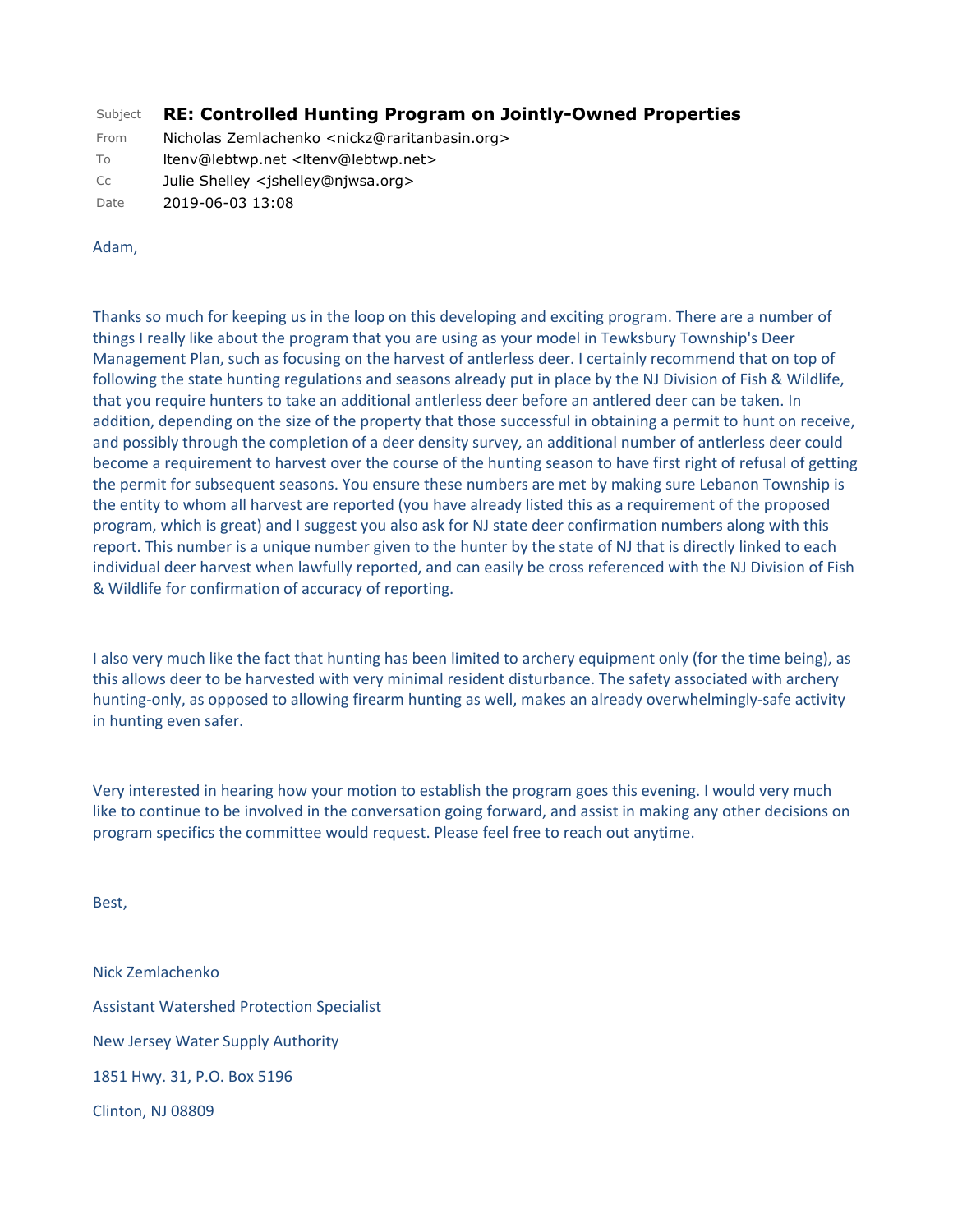Phone: 908-730-0270 ext. 233

Fax: 908-730-0276

Email: nickz@raritanbasin.org

Web: www.raritanbasin.org

**From:** ltenv@lebtwp.net [mailto:ltenv@lebtwp.net] **Sent:** Monday, June 3, 2019 7:59 AM **To:** Nicholas Zemlachenko **Cc:** Julie Shelley **Subject:** Re: Controlled Hunting Program on Jointly-Owned Properties

Hello Julie, Nick,

Tonight, our EOSC is seeking to make a motion to support the establishment of a deer management ordinance on Township-owned (and co-owned) open space. There will still be much work to do to discuss this further with our Township Committee and work with our lawyer and police department to draft the ordinance, and, of course, we want you to be involved to the extent you wish to. We welcome your expertise and thank you for your support! Here is a link to our agenda for tonight, which includes a draft motion and a copy of a model ordinance from Tewskbury Township we have been using as the basis for our discussions. Let me know if you have any discussions.

Lebanon Township EOSC June Meeting Agenda

Kind Regards,

Adam Duckworth, Lebanon Township Environmental & Open Space Commission (EOSC)

On 2019-05-09 11:39, LT EOSC Township Mail wrote:

Perfect. One question that came up was if hunting was an approved activity in the EIFPconstrained areas?

Sent from my iPhone

On May 7, 2019, at 10:00 AM, Nicholas Zemlachenko <nickz@raritanbasin.org> wrote:

Hi Adam,

As Julie has said, I would be more than happy to be involved in this discussion and offer any help I can on the topic. Please feel free to reach out anytime, and I would very much appreciate being kept in the loop as planning for this program progresses.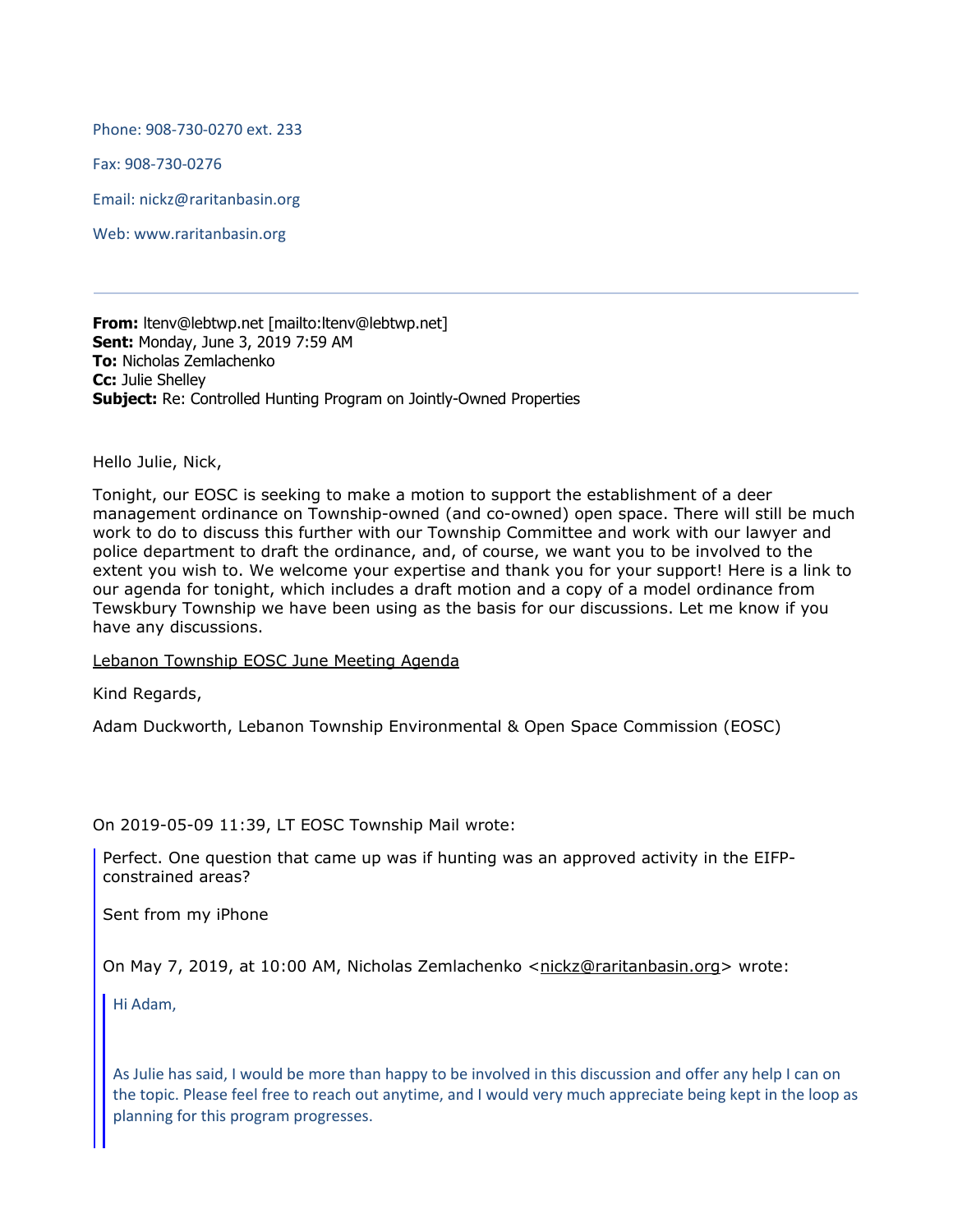Best,

Nick Zemlachenko

Assistant Watershed Protection Specialist

New Jersey Water Supply Authority

1851 Hwy. 31, P.O. Box 5196

Clinton, NJ 08809

Phone: 908-730-0270 ext. 233

Fax: 908-730-0276

Email: nickz@raritanbasin.org

Web: www.raritanbasin.org

**From:** Julie Shelley **Sent:** Monday, May 6, 2019 8:44 AM **To:** 'ltenv@lebtwp.net' **Cc:** Nicholas Zemlachenko **Subject:** RE: Controlled Hunting Program on Jointly-Owned Properties

Hi Adam,

Yes, we have no concerns with hunting as long as the appropriate licensing and safety rules are followed. Nick from our Watershed office, copied on this, has a lot of expertise with the topic and I'm sure would love to be involved in the discussion.

Best,

Julie

From: ltenv@lebtwp.net [mailto:ltenv@lebtwp.net] **Sent:** Sunday, May 05, 2019 4:18 PM **To:** Julie Shelley **Subject:** Controlled Hunting Program on Jointly-Owned Properties